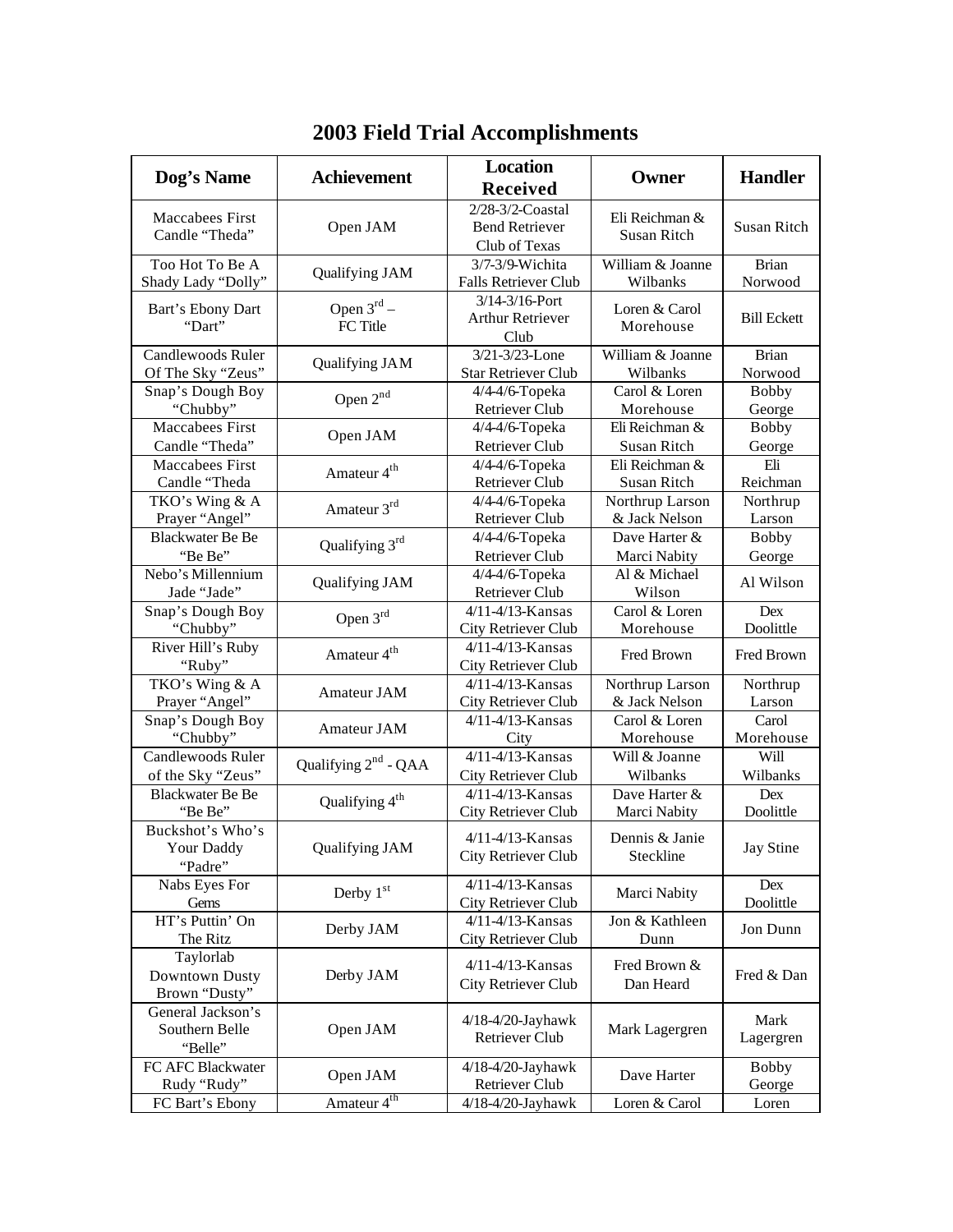| Dog's Name                                   | <b>Achievement</b>                                  | <b>Location</b><br><b>Received</b>                  | Owner                         | <b>Handler</b>         |
|----------------------------------------------|-----------------------------------------------------|-----------------------------------------------------|-------------------------------|------------------------|
| Dart "Dart"                                  |                                                     | <b>Retriever Club</b>                               | Morehouse                     | Morehouse              |
| <b>Blackstar Shark</b><br>SFR "Shark"        | Amateur JAM                                         | 4/18-4/20-Jayhawk<br><b>Retriever Club</b>          | Stephanie Batman              | Stephanie<br>Batman    |
| Blackstar's Lord of<br>Sith "Darth"          | Amateur JAM                                         | 4/18-4/20-Jayhawk<br><b>Retriever Club</b>          | Jeff Niedens &<br>Amy Edigan  | <b>Jeff Niedens</b>    |
| FC AFC Blackwater<br>Rudy "Rudy"             | Open $1st$                                          | 5/2-5/4-Missouri<br><b>Valley Retriever</b><br>Club | Dave Harter                   | <b>Bobby</b><br>George |
| FC AFC Blackwater<br>Rudy "Rudy"             | Amateur 4th                                         | 5/2-5/4-Missouri<br><b>Valley Retriever</b><br>Club | Dave Harter                   | Dave Harter            |
| Nabs Eye for Gems                            | Derby 4 <sup>th</sup>                               | 5/2-5/4-Missouri<br><b>Valley Retriever</b><br>Club | Marci Nabity                  | <b>Bobby</b><br>George |
| HT's Puttin' On<br>The Ritz                  | Derby JAM                                           | 5/2-5/4-Missouri<br><b>Valley Retriever</b><br>Club | Jon & Kathleen<br>Dunn        | Jon Dunn               |
| Nebo's Prairie<br>Diamond<br>"Diamond"       | Amateur JAM                                         | 5/9-5/11 Cimarron<br><b>Retriever Club</b>          | Al & Susan<br>Wilson          | Al Wilson              |
| HT's Puttin' On the<br>Ritz                  | Derby 3rd                                           | 5/9-5/11 Cimarron<br>Retriever Club                 | Jon & Kathleen<br>Dunn        | Jon Dunn               |
| FC Bart's Ebony<br>Dart"                     | Open 4 <sup>th</sup>                                | 5/9-5/11 Mid-Iowa<br>Retriever Club                 | Loren & Carol<br>Morehouse    | <b>Bill Eckett</b>     |
| AFC Pendragon's<br>Ruffian "Ruff"            | Open JAM                                            | 5/9-5/11 Mid-Iowa<br>Retriever Club                 | Sue George &<br>Steve Blythe  | Jim Beck               |
| Call Me Mr.<br>Spunkmeyer<br>"Spunky"        | Open $3rd$                                          | 5/16-5/18-Mid-<br><b>Illinois Retriever</b><br>Club | Loren & Carol<br>Morehouse    | <b>Bill Eckett</b>     |
| <b>Maccabees First</b><br>Candle "Theda"     | Open 4 <sup>th</sup>                                | 5/16-5/18-Mid-<br><b>Illinois Retriever</b><br>Club | Eli Reichman &<br>Susan Ritch | <b>Bill Eckett</b>     |
| Taylorlab<br>Downtown Dusty<br>Brown "Dusty" | Derby JAM                                           | 5/16-5/18-Mid-<br><b>Illinois Retriever</b><br>Club | Fred Brown &<br>Dan Heard     | Fred Brown             |
| FC AFC Blackwater<br>Rudy "Rudy"             | Open 2 <sup>nd</sup> and Qualifies<br>National Open | 5/30-6/1-West<br>Nebraska Retriever<br>Club         | Dave Harter                   | Bobby<br>George        |
| Maccabees First<br>Candle "Theda"            | Open JAM                                            | 5/30-6/1-West<br>Nebraska Retriever<br>Club         | Eli Reichman &<br>Susan Ritch | <b>Bobby</b><br>George |
| Ms Chained Blue<br>Lighting "Josie"          | Qualifying $2^{nd}$ – QAA                           | $5/30 - 6/1$ -West<br>Nebraska Retriever<br>Club    | Susan Lagergren               | <b>Bobby</b><br>George |
| AFC Pendragon's<br>Ruffian "Ruff"            | Open JAM                                            | $6/6 - 6/8$ -North<br>Dakota Retriever<br>Club      | Sue George &<br>Steve Blythe  | Jim Beck               |
| FC AFC Blackwater<br>Rudy "Rudy"             | Open $1st$                                          | $7/25 - 7/27 -$<br>Northwest Iowa<br>Retriever Club | Dave Harter                   | <b>Bill Eckett</b>     |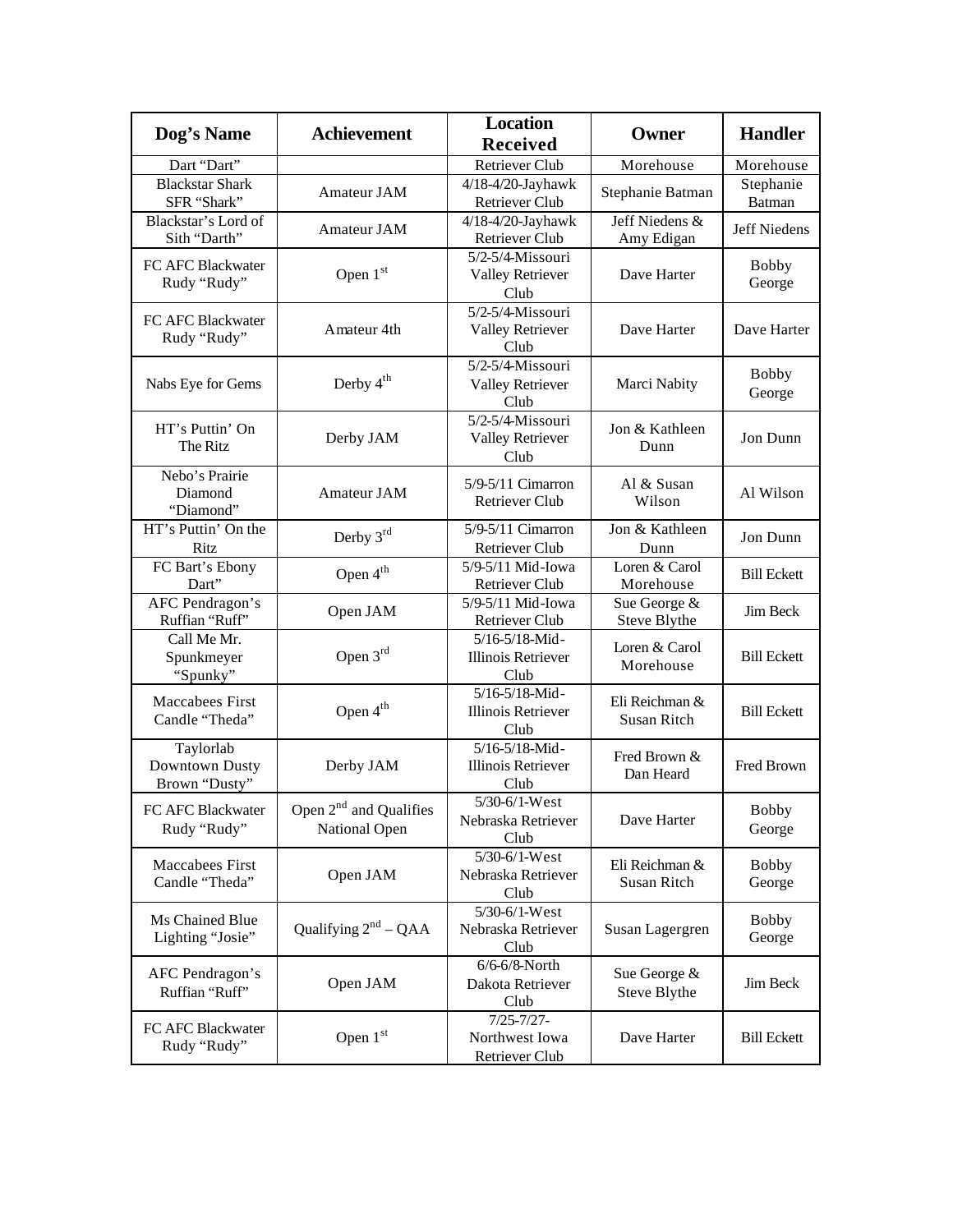| Dog's Name                                   | <b>Achievement</b>                                           | <b>Location</b><br><b>Received</b>                         | Owner                            | <b>Handler</b>         |
|----------------------------------------------|--------------------------------------------------------------|------------------------------------------------------------|----------------------------------|------------------------|
| TKO's Wing & A<br>Prayer "Angel"             | Open JAM                                                     | $7/25 - 7/27 -$<br>Northwest Iowa<br><b>Retriever Club</b> | Northrup Larson<br>& Jack Nelson | <b>Bill Eckett</b>     |
| Nebo's Polished<br>Amber "Poli"              | Amateur JAM                                                  | 7/25-7/27-Northern<br>Utah Retriever Club                  | Al & Susan<br>Wilson             | Al Wilson              |
| <b>Maccabees First</b><br>Candle "Theda      | Amateur 2 <sup>nd</sup>                                      | $8/1-8/3$ -Central<br>Minnesota<br>Retriever Club          | Eli Reichman &<br>Susan Ritch    | <b>Susan Ritch</b>     |
| FC AFC Blackwater<br>Rudy "Rudy"             | Amateur JAM                                                  | 8/1-8/3-Central<br>Minnesota<br><b>Retriever Club</b>      | Dave Harter                      | Dave Harter            |
| Taylorlab<br>Downtown Dusty<br>Brown "Dusty" | Derby 2 <sup>nd</sup>                                        | 8/1-8/3-Fort Collins<br><b>Retriever Club</b>              | Fred Brown &<br>Dan Heard        | Danny<br>Farmer        |
| FC Bart's Ebony<br>Dart "Dart"               | Open 1st                                                     | 8/8-8/10-Minot<br><b>Retriever Club</b>                    | Loren & Carol<br>Morehouse       | <b>Bill Eckett</b>     |
| AFC Pendragon's<br>Ruffian "Ruff"            | Open JAM                                                     | 8/8-8/10-Minot<br>Retriever Club                           | Sue George &<br>Steve Blythe     | Jim Beck               |
| FC AFC Blackwater<br>Rudy "Rudy"             | Amateur 4 <sup>th</sup>                                      | 8/8-8/10-Minot<br><b>Retriever Club</b>                    | Dave Harter                      | Terry<br>Rotschafer    |
| Nebo's Prairie<br>Diamond<br>"Diamond"       | Amateur JAM                                                  | 8/8-8/10-Pikes Peak<br><b>Retriever Club</b>               | Al & Susan<br>Wilson             | Al Wilson              |
| Taylorlab<br>Downtown Dusty<br>Brown "Dusty" | Derby $1st$                                                  | $8/22 - 8/24 -$<br>Cheyenne Retriever<br>Club              | Fred Brown &<br>Dan Heard        | Danny<br>Farmer        |
| <b>Maccabees First</b><br>Candle "Theda      | Open JAM                                                     | $8/29 - 8/31 -$ Sioux<br><b>Valley Retriever</b><br>Club   | Eli Reichman &<br>Susan Ritch    | <b>Bobby</b><br>George |
| Bettin On Bad<br>Bettie "Bettie"             | Derby $1st$                                                  | 8/29-8/31-Sioux<br><b>Valley Retriever</b><br>Club         | <b>Jeff Niedems</b>              | <b>Bobby</b><br>George |
| Call Me Mr.<br>Spunkmeyer<br>"Spunky"        | Open 2 <sup>nd</sup>                                         | 9/5-9/7-Mid-Illinois<br><b>Retriever Club</b>              | Loren & Carol<br>Morehouse       | <b>Bill Eckett</b>     |
| Taylorlab<br>Downtown Dusty<br>Brown "Dusty" | Derby 4 <sup>th</sup>                                        | 9/5-9/7-Mid-Illinois<br><b>Retriever Club</b>              | Fred Brown &<br>Dan Heard        | Fred Brown             |
| FC Bart's Ebony<br>Dart "Dart"               | Open 3 <sup>rd</sup> and Qualifies<br>for 2003 National Open | 9/12-9/14-Mid-<br>Iowa Retriever<br>Club                   | Loren & Carol<br>Morehouse       | <b>Bill Eckett</b>     |
| TKO's Wing & A<br>Prayer "Angel"             | Open JAM                                                     | 9/12-9/14-Mid-<br>Iowa Retriever<br>Club                   | Northrup Larson<br>& Jack Nelson | Northrup<br>Larson     |
| FC AFC Blackwater<br>Rudy "Rudy"             | Amateur 2 <sup>nd</sup>                                      | $9/12 - 9/14$ -Mid-<br><b>Iowa Retriever</b><br>Club       | Dave Harter                      | Dave Harter            |
| TKO's Wing & A<br>Prayer "Angel"             | Amateur JAM                                                  | 9/12-9/14-Mid-<br><b>Iowa Retriever</b><br>Club            | Northrup Larson<br>& Jack Nelson | Northrup<br>Larson     |
| Calumet's Capo De<br>Tuiti Capi              | Derby JAM                                                    | 9/12-9/14-Mid-<br><b>Iowa Retriever</b><br>Club            | Lyle Steinman                    | Dan Heard              |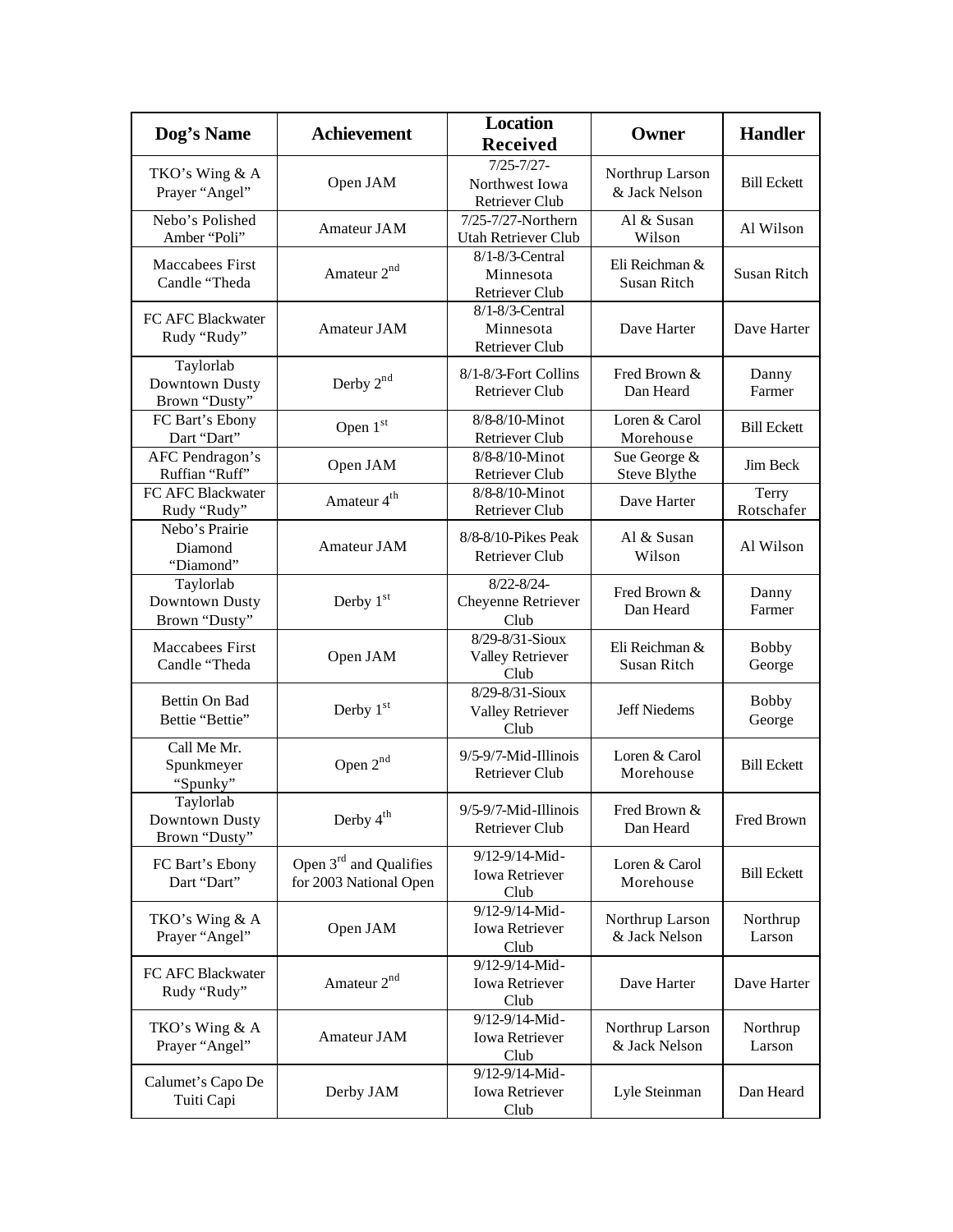| Dog's Name                                   | <b>Achievement</b>                           | <b>Location</b><br><b>Received</b>              | Owner                                          | <b>Handler</b>          |
|----------------------------------------------|----------------------------------------------|-------------------------------------------------|------------------------------------------------|-------------------------|
| Taylorlab<br>Downtown Dusty<br>Brown "Dusty" | Derby JAM                                    | 9/12-9/14-Mid-<br><b>Iowa Retriever</b><br>Club | Fred Brown &<br>Dan Heard                      | Dan Heard               |
| Redgate's Rudy Too                           | Derby $2nd$                                  | 8/29-8/31-Rocky<br>Mountain Retriever<br>Club   | Northrup Larson                                | Clint Avant             |
| Nebo's Polished<br>Amber "Poli"              | Amateur 3rd                                  | 9/12-9/14-Jayhawk<br>Retriever Club             | Al & Susan<br>Wilson                           | Al Wilson               |
| Nebo's Prairie<br>Diamond<br>"Diamond"       | Amateur JAM                                  | 9/12-9/14-Jayhawk<br><b>Retriever Club</b>      | Al & Susan<br>Wilson                           | Al Wilson               |
| Chavez's Classy<br>Clancy                    | Qualifying 3rd                               | 9/12-9/14-Jayhawk<br>Retriever Club             | Mike Westfall &<br>David Wood                  | <b>Bobby</b><br>George  |
| Nabs Little Blue<br>Chief                    | Derby 4 <sup>th</sup>                        | 9/12-9/14-Jayhawk<br>Retriever Club             | Marci Nabity                                   | <b>Bobby</b><br>George  |
| HT's Puttin' On the<br>Ritz                  | Derby JAM                                    | 9/12-9/14-Jayhawk<br><b>Retriever Club</b>      | Jon & Kathleen<br>Dunn                         | Jon Dunn                |
| Dunn's At-A-Girl<br>Abigail                  | Derby 3rd                                    | 9/19-9/21-Cimarron<br>Retriever Club            | Jon & Kathleen<br>Dunn                         | Jon Dunn                |
| General Jackson's<br>Southern Belle SH       | Open JAM                                     | 9/19-9/21-Missouri<br>Valley Hunt Club          | Mark Lagergren                                 | Mark<br>Lagergren       |
| Maccabees First<br>Candle "Theda             | Amateur 2 <sup>nd</sup>                      | 9/19-9/21-Missouri<br>Valley Hunt Club          | Eli Reichman &<br><b>Susan Ritch</b>           | Eli<br>Reichman         |
| Nebo's Millenium<br>Jade "Jade"              | Qualifying JAM                               | 9/19-9/21-Missouri<br>Valley Hunt Club          | Al & Michael<br>Wilson                         | Al Wilson               |
| Calumet's Capo De<br>Tuiti Capi              | Derby 2 <sup>nd</sup>                        | 9/19-9/21-Missouri<br>Valley Hunt Club          | Lyle Steinman                                  | Dan Heard               |
| Taylorlab<br>Downtown Dusty<br>Brown "Dusty" | Derby 3 <sup>rd</sup> and Made<br>Derby List | 9/19-9/21-Missouri<br>Valley Hunt Club          | Fred Brown &<br>Dan Heard                      | Fred Brown              |
| Watermark's Elle of<br>Redgate               | Derby 4 <sup>th</sup>                        | $9/19 - 9/21$ -Missouri<br>Valley Hunt Club     | Jack & Patricia<br>Nelson &<br>Northrup Larson | Northrup<br>Larson      |
| Home Cookin<br>"Cookie"                      | Derby $2^{nd}$                               | 9/19-9/21-River<br>King Retriever<br>Club       | Carol & Loren<br>Morehouse                     | Carol<br>Morehouse      |
| FC AFC Top Gun<br>Hurricane "Cane"           | Open JAM                                     | 9/26-9/28-Nebraska<br>Dog & Hunt Club           | Brian Hoffman                                  | <b>Brian</b><br>Hoffman |
| FC Bart's Ebony<br>Dart "Dart"               | Amateur 1st<br><b>AFC Title</b>              | 9/26-9/28-Nebraska<br>Dog & Hunt Club           | Loren & Carol<br>Morehouse                     | Loren<br>Morehouse      |
| River Hill's Ruby<br>"Ruby"                  | Amateur JAM                                  | 9/26-9/28-Nebraska<br>Dog & Hunt Club           | Fred Brown                                     | Fred Brown              |
| Nabs Little Blue<br>Chief                    | Derby $2^{nd}$                               | 9/26-9/28-Nebraska<br>Dog & Hunt Club           | Marci Nabity                                   | <b>Bobby</b><br>George  |
| Blackwater's High<br>Roller                  | Derby JAM                                    | 9/26-9/28-Nebraska<br>Dog & Hunt Club           | Brian Hoffman                                  | <b>Brian</b><br>Hoffman |
| Home Cookin<br>"Cookie"                      | Derby JAM                                    | 9/26-9/28-Nebraska<br>Dog & Hunt Club           | Carol & Loren<br>Morehouse                     | Carol<br>Morehouse      |
| Bettin On Bad<br>Bettie "Bettie"             | Derby JAM                                    | 9/26-9/28-Nebraska<br>Dog & Hunt Club           | Jeff Niedens                                   | <b>Bobby</b><br>George  |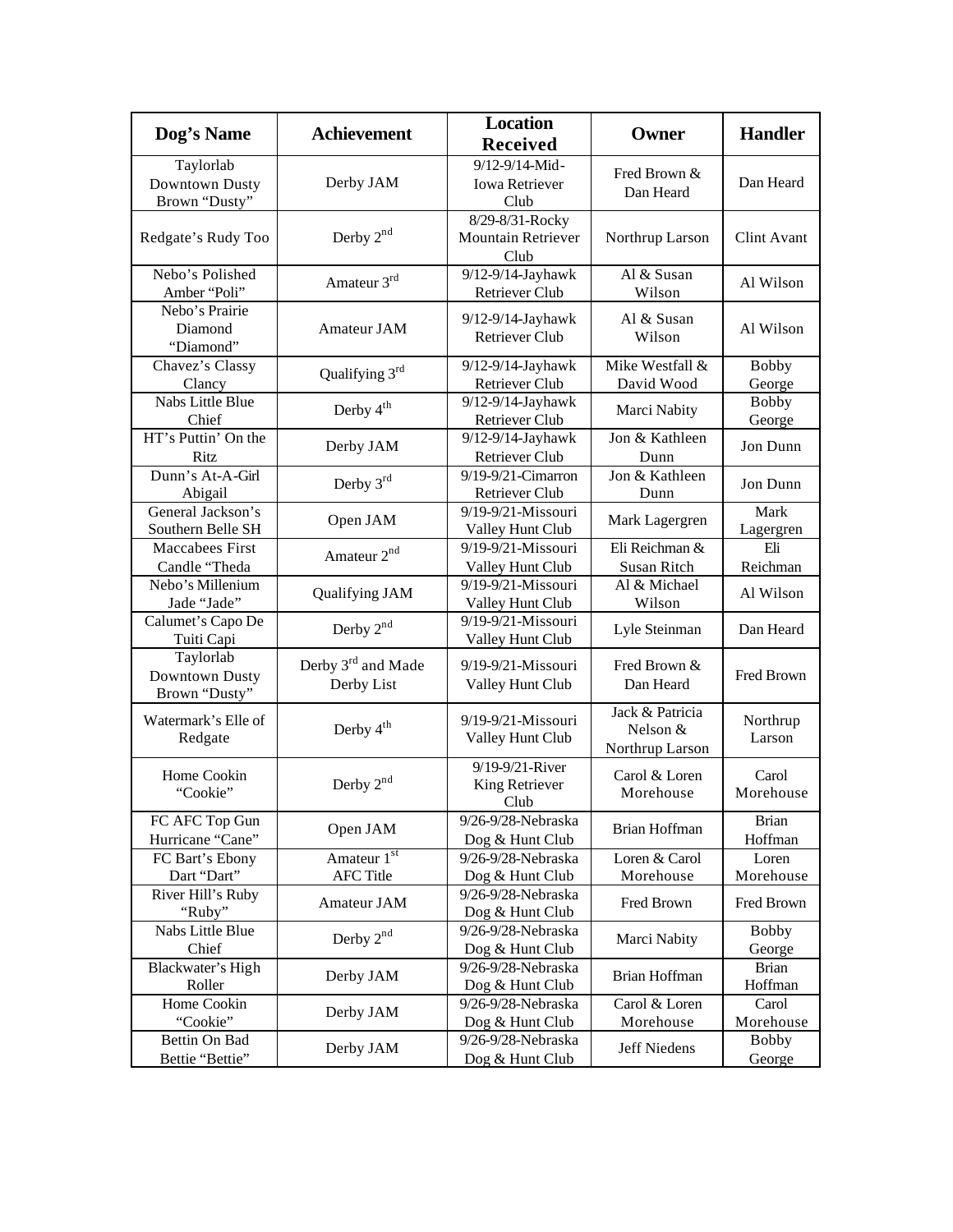| Dog's Name                                     | <b>Achievement</b>                                        | <b>Location</b><br><b>Received</b>                          | Owner                                          | <b>Handler</b>         |
|------------------------------------------------|-----------------------------------------------------------|-------------------------------------------------------------|------------------------------------------------|------------------------|
| Taylorlab<br>Downtown Dusty<br>Brown "Dusty"   | Derby JAM                                                 | 9/26-9/28-Nebraska<br>Dog & Hunt Club                       | Fred Brown &<br>Dan Heard                      | Fred Brown             |
| Redgate's Rudy Too                             | Derby 2 <sup>nd</sup>                                     | 10/3-10/5-Lone<br>Star Retriever Club                       | Northrup Larson                                | <b>Clint Avant</b>     |
| Redgate's Ms Blue                              | Derby JAM                                                 | 10/3-10/5-Lone<br><b>Star Retriever Club</b>                | Northrup Larson                                | <b>Clint Avant</b>     |
| Blackwater's High<br>Roller                    | Derby $2^{nd}$                                            | 10/3-10/5-Topeka<br>Retriever Club                          | Brian Hoffman                                  | <b>Bobby</b><br>George |
| Bettin On Bad<br>Bettie "Bettie"               | Derby JAM                                                 | $10/3 - 10/5$ -Topeka<br>Retriever Club                     | <b>Jeff Niedens</b>                            | <b>Bobby</b><br>George |
| Home Cookin<br>"Cookie"                        | Derby $2nd$                                               | 10/10-10/12-<br>Mississippi Valley<br><b>Retriever Club</b> | Carol & Loren<br>Morehouse                     | Carol<br>Morehouse     |
| Topbrass Savannah<br>Hannah "Hannah"           | Amateur 2 <sup>nd</sup>                                   | $10/10-10/12-$<br>Sunflower<br>Retriever Club               | Fred Brown                                     | Fred Brown             |
| River Hill's Ruby<br>"Ruby"                    | Amateur 3rd                                               | 10/10-10/12-<br>Sunflower<br>Retriever Club                 | Fred Brown                                     | Fred Brown             |
| Nabs Little Blue<br>Chief                      | Derby 4 <sup>th</sup>                                     | 10/10-10/12-<br>Sunflower<br>Retriever Club                 | Marci Nabity                                   | <b>Bobby</b><br>George |
| Dunn's At-A-Girl<br>Abigail                    | Derby JAM                                                 | 10/10-10/12-<br>Sunflower<br>Retriever Club                 | Jon & Kathleen<br>Dunn                         | Jon Dunn               |
| FC AFC Bart's<br>Ebony Dart "Dart"             | Amateur $1st -$ Qualifies<br>for 2004 National<br>Amateur | 10/17-10/19-<br>Kansas City<br>Retriever Club               | Loren & Carol<br>Morehouse                     | Loren<br>Morehouse     |
| <b>Bentcreeks Cattails</b><br>Cruising "Holly" | Amateur JAM                                               | $10/17 - 10/19$<br>Kansas City<br>Retriever Club            | Jerry & Carol<br>Kapral                        | Jerry Kapral           |
| Home Cookin<br>"Cookie"                        | Derby JAM                                                 | 10/17-10/19-<br>Kansas City<br>Retriever Club               | Carol & Loren<br>Morehouse                     | Carol<br>Morehouse     |
| Nabs Little Blue<br>Chief                      | Derby JAM                                                 | $10/17 - 10/19$ -<br>Kansas City<br><b>Retriever Club</b>   | Marci Nabity                                   | Dex<br>Doolittle       |
| Taylorlab<br>Downtown Dusty<br>Brown "Dusty"   | Derby JAM                                                 | 10/17-10/19-Sooner<br>Retriever Club                        | Fred Brown &<br>Dan Heard                      | Dan Heard              |
| Maccabees First<br>Candle "Theda"              | Open 2nd                                                  | 10/24-10/26-Tulsa<br>Retriever Club                         | Eli Reichman &<br>Susie Ritch                  | <b>Bobby</b><br>George |
| Watermark's Elle of<br>Redgate "Elle"          | Derby JAM                                                 | 10/24-10/26- Tulsa<br>Retriever Club                        | Jack & Patricia<br>Nelson &<br>Northrup Larson | <b>Bobby</b><br>George |
| Red Gate's Ms Blue                             | Derby JAM                                                 | 10/24-10/26-Tulsa<br>Retriever Club                         | Northrup Larson                                | Clint Avant            |
| Taylorlab<br>Downtown Dusty<br>Brown "Dusty"   | Derby 4 <sup>th</sup>                                     | $10/31 - 11/2$<br>Bluebonnet<br>Retriever Club              | Fred Brown &<br>Dan Heard                      | Danny<br>Farmer        |